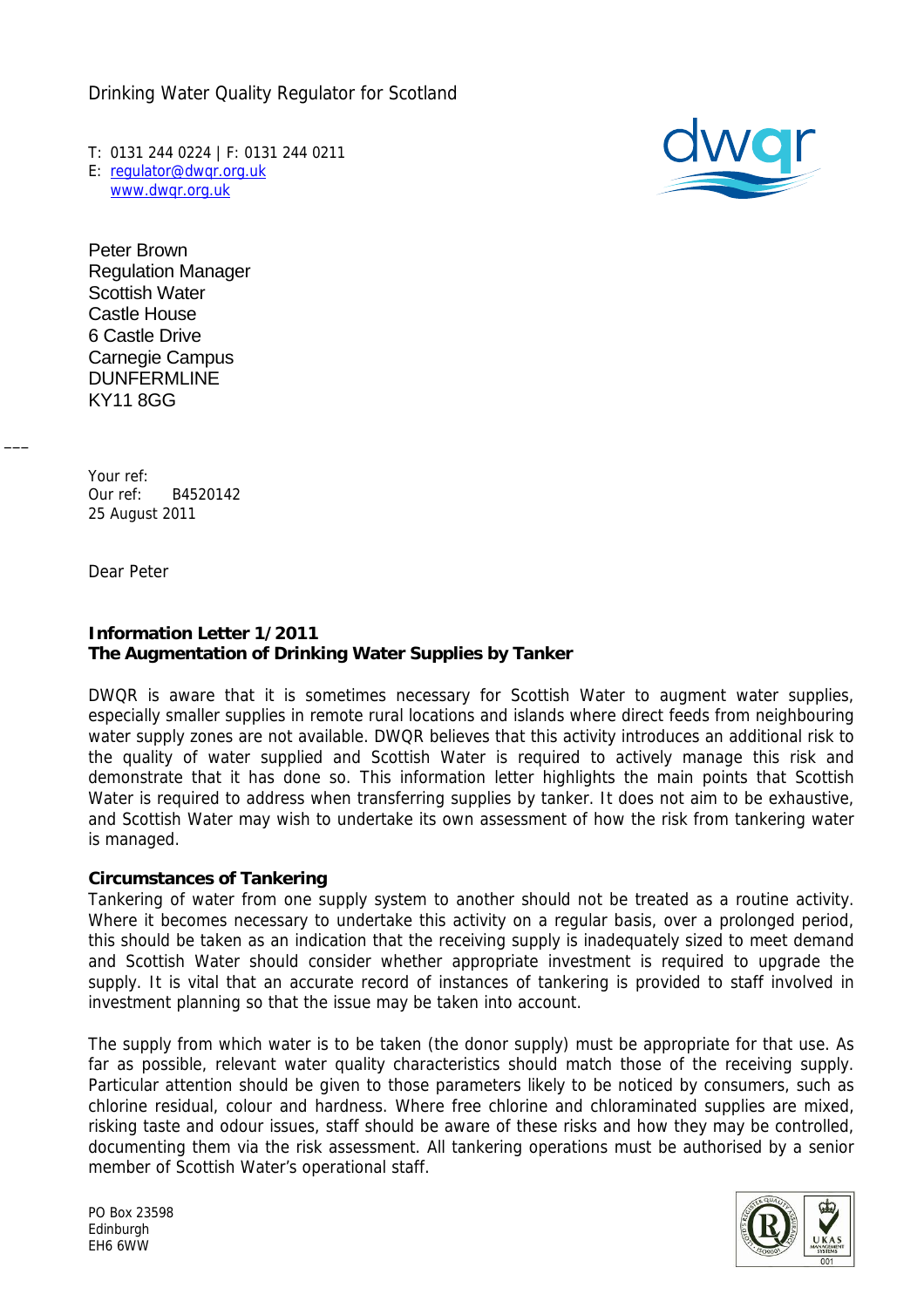# **Staff Involved in Tankering Operations**

All personnel involved in the collection and delivery of tankered water between supplies should have appropriate training both on the specific task and general water hygiene, as demonstrated by the possession of a valid National Water Hygiene Card (Blue Card). This should be the case whether the person is a member of Scottish Water operational staff or a contractor. Staff driving tankered water from/to a Scottish Water asset who are not directly involved in the transfer operation at either end and do not come into contact with treated water are not required to hold a hygiene card. Water shall not be collected from or delivered to a site without an appropriately trained person being present. Ideally this shall be a Scottish Water employee, however if this is not possible a contractor may be used provided they have received equivalent training and are sufficiently familiar with the sites concerned.

## **Equipment Used in Tankering Operations**

It is Scottish Water's responsibility to ensure that all equipment used in tankering operations is appropriate for that use and complies with the relevant materials in contact with water requirements. Tankers should have been thoroughly cleaned and disinfected prior to use. Ideally such vehicles should be restricted to drinking water use. In exceptional circumstances tankers normally used for the transport of appropriate food-grade liquids may be used, but these should be subject to additional cleaning, disinfection and flushing. Particular care should be taken to avoid taints and odours. A passing microbiological sample should be obtained from each tanker prior to use for any delivery operation. Where the tanker has been in continuous use between two sites a microbiological sample is only required on first use, provided chlorine residuals measured at collection and delivery do not give any cause for concern.

All equipment used in the tankering process, such as hoses, couplings and hydrants must, as a minimum, have WRAS approval and be kept specifically for drinking water use. They must be clean, in good condition and have been disinfected prior to use. Care must be taken with storage of these items, ensuring they remain clean during transit and in particular that they cannot come into contact with any hydrocarbons such as fuel, or other chemicals.

All equipment used in the tankering operation must be traceable and its usage recorded.

## **Operational Practice During Tankering**

Extreme care must be taken to avoid contamination at every stage of the process. All risks should be considered, along with measures to mitigate against these, and these should be recorded via a written impact assessment.

An appropriate connection should be used to connect the tanker to both filling and discharging points, probably using a disinfected hydrant and appropriate couplings. Thought must be given to the effects of removing a large volume of water from the donor service reservoir (SR) – care must be taken to avoid starving the system, causing vortexing and air entrainment or disturbing any sediment in the reservoir or associated distribution mains. Similar care must be taken on discharging. Filling and discharge points should be selected with these issues in mind.

Tankering operations should take place as rapidly as possible, to avoid the potential for a deterioration in quality due to water remaining in the tanker for excessive periods.

If, in exceptional circumstances, a tanker is used via a semi-permanent connection to create additional storage for a system, a full written risk assessment must be undertaken. The risk assessment, and the requirement for the tanker, must be reviewed on a monthly basis. A sample programme must be created to satisfy the requirements of Regulation 6 of the Water Supply (Water Quality)(Scotland) Regulations 2001. The requirements of the regulation shall be considered a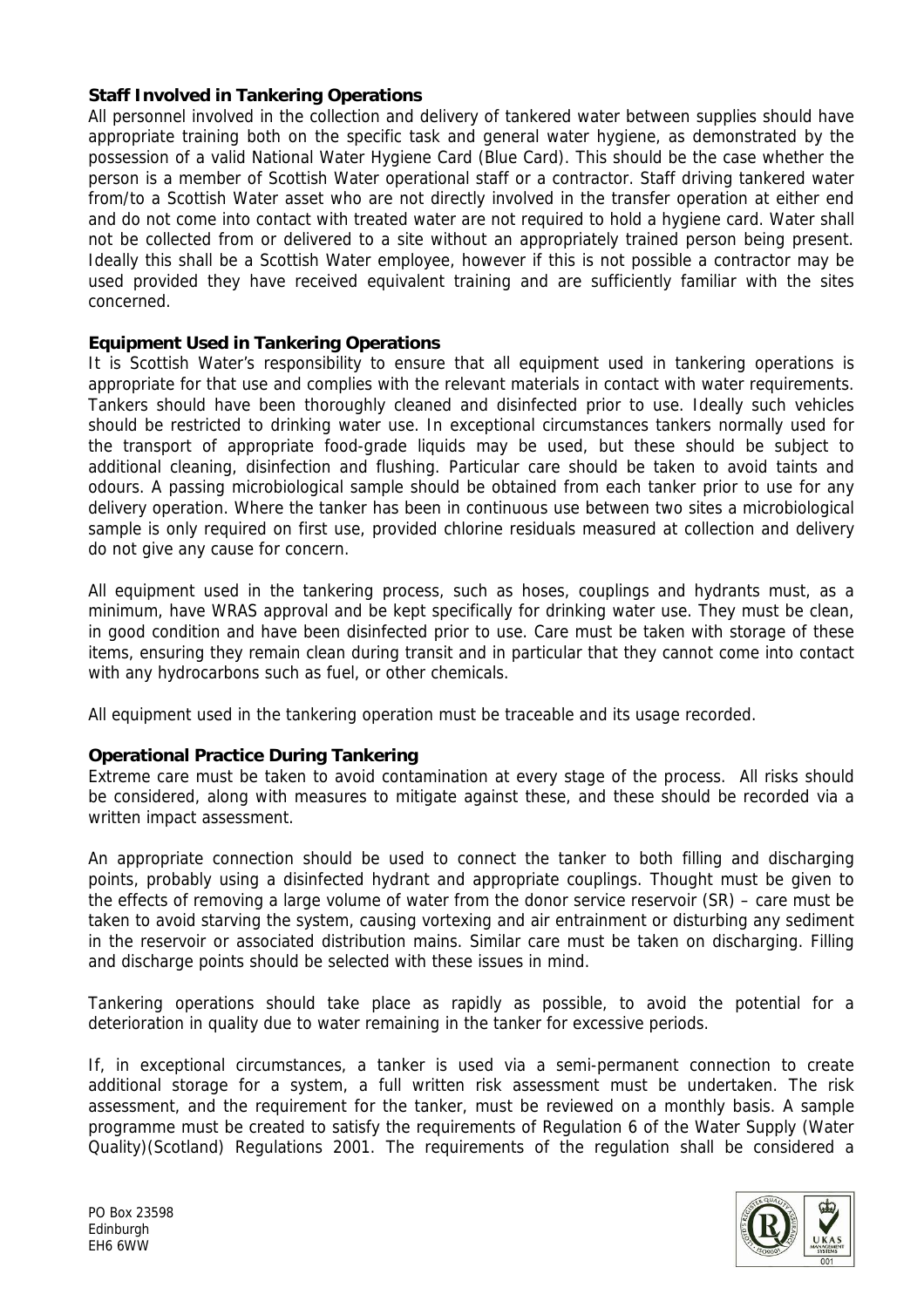minimum and the sample programme should also address any risks highlighted in the risk assessment. This aspect could be the subject of future inspection by DWQR.

### **Quality Monitoring of Tankered Water**

It is vital that the quality of water is monitored during a water transfer operation in order to protect consumers by verifying that the water used in the transfer has remained wholesome and to provide a record of quality at each stage should any issues subsequently come to light.

Water quality checks must be made and recorded at the following stages and locations for each tanker– load of water transferred:

| WQ check / sample                                                                                                        | Location                                                                          | Stage in Process                                           | Purpose                                                                                                        |
|--------------------------------------------------------------------------------------------------------------------------|-----------------------------------------------------------------------------------|------------------------------------------------------------|----------------------------------------------------------------------------------------------------------------|
| Free Chlorine<br><b>Total Chlorine</b>                                                                                   | Outlet tap of<br>donor SR                                                         | Prior to filling tanker                                    | To verify that donor SR water was<br>wholesome and provide reference<br>chlorine residuals                     |
| Free Chlorine<br><b>Total Chlorine</b>                                                                                   | Outlet of<br>tanker                                                               | Immediately prior to<br>discharge into receiving<br>tanker | To verify water remains<br>wholesome in tanker and to check<br>for excessive reduction in chlorine<br>residual |
| <b>Free Chlorine</b><br><b>Total Chlorine</b><br>Visual<br>appearance<br>(on site)<br>Taste (on site)<br>Odour (on site) | Outlet tap of<br>receiving SR<br>(or other<br>appropriate<br>point<br>downstream) | Once tanker is<br>discharged, allowing for<br>mixing time  | To verify that water supplied to<br>consumers is wholesome and<br>acceptable to consumers                      |

Should a significant reduction in chlorine residual occur in the water in the tanker during transit, the water shall not be discharged into the receiving water supply system. It is for Scottish Water to determine what constitutes significant, however this shall be documented in procedures and guidance provided to staff.

#### **Procedures and Records**

Scottish Water shall keep a record of all tankering operations of the nature described in this information letter. This record shall include, as a minimum:

- name of donor SR;
- name of receiving reservoir;
- reason for tankering:
- last clean & disinfection of tanker:
- results of microbiological sample taken from tanker upon first use;
- date and time of filling tanker;
- date and time of discharging tanker:
- results of all tests as specified above;
- name of senior Scottish Water staff member authorising transfer.

The requirements of this information letter shall be incorporated into Scottish Water's operational procedures.

Any queries arising from this Information Letter should be directed to the Operations Team, DWQR. Copies of this letter will be sent to the Water Industry Commission for Scotland and the Drinking Water Inspectorates in England and Wales and Northern Ireland.

Yours sincerely